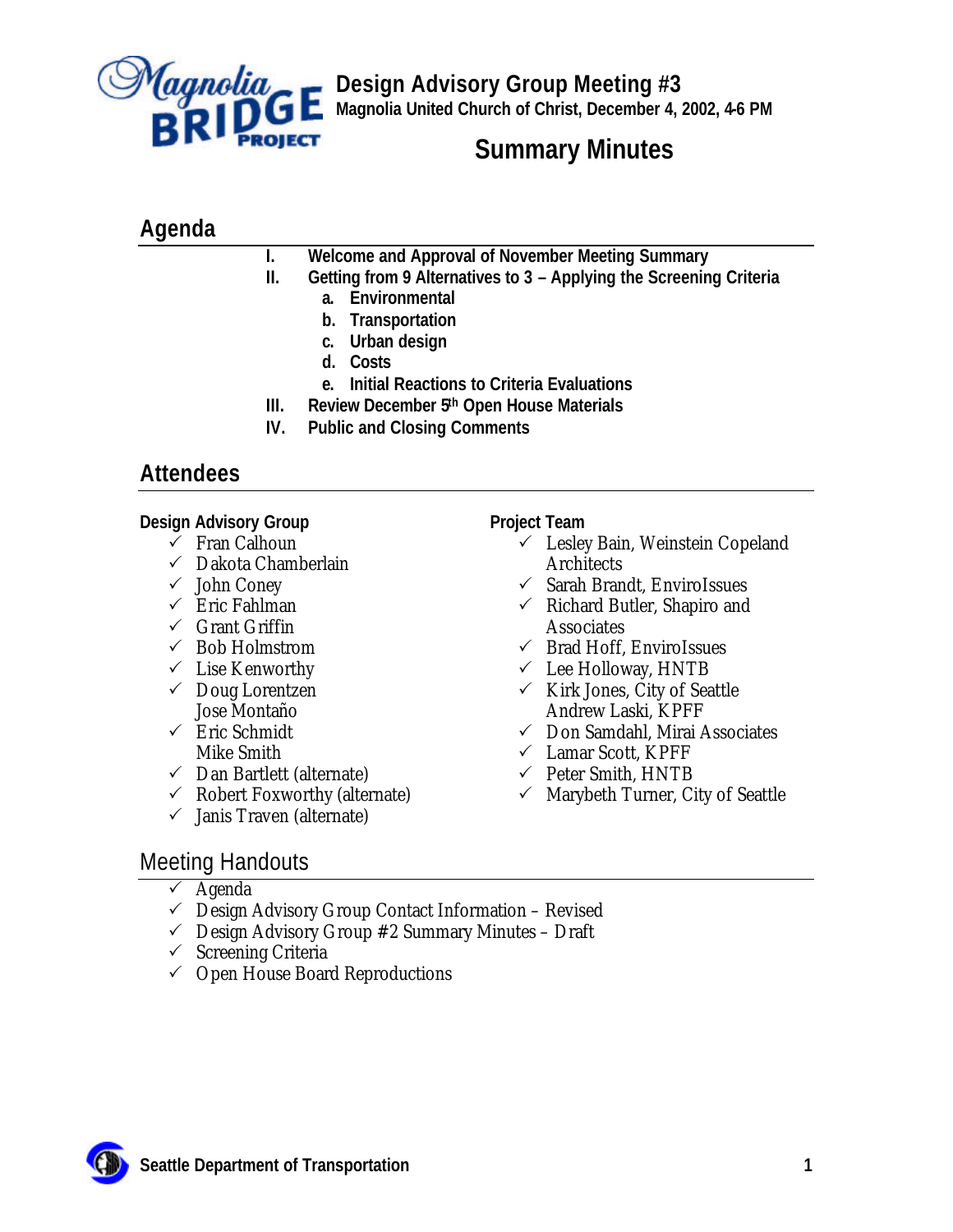## I. Welcome and Approval of November Meeting Summary **Brad Hoff, EnviroIssues – Facilitator**

Brad welcomed the group and walked through the agenda and meeting materials. He then invited comments and corrections to the minutes from the second Design Advisory Group meeting (November 6, 2002). Lise Kenworthy asked that her comments reflect her specific mention of Trident Seafood and City Ice as keystone companies and major employers, and that the project team contact the two companies for their input. Secondly, she noted that page 12 of the draft summary accurately conveys her question of when it is appropriate to include an additional criterion in the project evaluation process. However, she did not see confirmation of the agreement to suggest and record such criteria, even if they cannot yet be measured. After further review, it was agreed that the second bullet of this section's conclusion accomplished this goal.

## **Conclusion: Sarah Brandt agreed to make the necessary edits to the second DAG meeting summary. With no additional corrections, Brad turned the floor over to Lee Holloway to discuss applying the screening criteria.**

# II. Getting from 9 Alternatives to 3 – Applying the Screening Criteria **Lee Holloway, HNTB**

Lee explained how the screening criteria had been modified since the November Design Advisory Group meeting. For example, evaluation of a fourth access point was included in two categories, transportation and cost (it did not make sense in terms of environmental or urban design considerations). Other criteria that were added included infrastructure costs and impacts associated with cluster economy dynamics (e.g., the loss of tax revenue, secondary impacts of relocation costs, etc.). Some of these new criteria cannot yet be measured, but they are included as placeholders intended to capture these impacts in the future.

Lee described the work that the project team has engaged in since the November meeting. After completing preliminary evaluations for transportation, urban design, environment, and cost, the team met with city staff to discuss their evaluations and reach consensus about the evaluations. Some criteria titles were changed to improve clarity, and the team made several changes to how the alternatives scored according to various criteria. However, there were no changes to the basic criteria. Lee also explained that the rating system had changed because the pie symbols had proven cumbersome. Instead of using pie charts, the team decided to use the following symbols:  $++$ ,  $+$ ,  $\theta$ ,  $-$ , and  $-$ . This allowed for five levels of impact instead of four. For urban design and transportation, if there was not much change from existing conditions, the criteria was scored as "0," and the evaluator could score as many as two steps better (using pluses) or who steps worse (using minuses). For environmental and cost evaluations, comparisons were made between alignments with " $++$ " representing the best scoring alignments and "--" representing the worst.

Lee explained that after meeting with the city staff and design team, the project team reevaluated the alignments and added comments to capture why alignments rated as they did.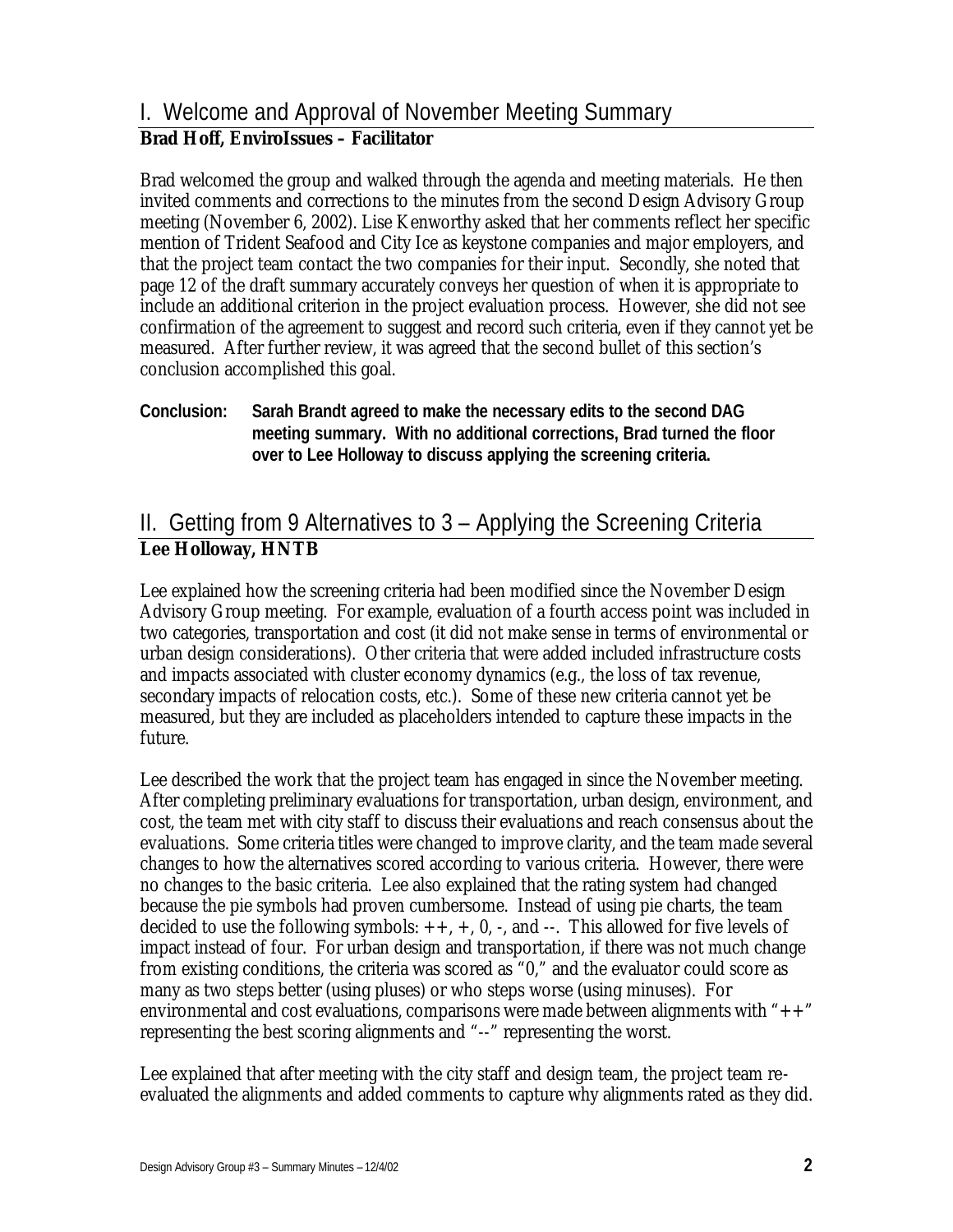The handout titled "Magnolia Bridge Replacement Project: Preliminary Alternative Evaluation" presents this information.

Lee stated that the project team wants the advisory group to understand this process and where the team currently is in evaluating the alternatives. He also explained that it would be good for the advisory group members to refresh their memories in terms of the nine surviving alignments, and invited Lamar Scott to quickly describe each.

Lamar briefly described all nine alignments and highlighted discoveries that the team had made in terms of impacts and benefits. He then invited questions and comments from the group.

| Kenworthy    | Each of the alternatives you're presenting now includes a spine road. It's my<br>understanding that there have been conversations between the city and the<br>Port about this. If anything that the project team is deciding is premised on<br>this, we need to know about it.                                                               |
|--------------|----------------------------------------------------------------------------------------------------------------------------------------------------------------------------------------------------------------------------------------------------------------------------------------------------------------------------------------------|
| Hoff         | Yes, we recently talked with the Port and (Dakota, correct me if what I say is<br>not accurate) we identified conceptual spine roads that could run through the<br>Port property. Notice that the lines are dashed because they're only<br>conceptual at this point.                                                                         |
| <b>Jones</b> | What we're concerned with here is that, where some of the alignments touch<br>down on the Port property, there would be some sort of road. We are<br>assuming that the Port needs some sort of road to serve future uses on its<br>property and asked if we could show this road as a dashed line, not as a<br>commitment, but as a concept. |
| Kenworthy    | Where are we at in this process? Has the commission approved a spine<br>road?                                                                                                                                                                                                                                                                |
| Chamberlain  | At the executive level, yes, we have agreed that the spine road can be shown<br>conceptually. The spine road is consistent with what the Port plans to do.<br>We must protect our ability to have access to property.                                                                                                                        |
| Kenworthy    | Thank you, that sheds some light on the situation. We need to be kept<br>informed of these developments, especially in terms of the Port Commission,<br>which is the decision-making body.                                                                                                                                                   |
| <b>Jones</b> | We will be presenting the project to the Commission next Tuesday<br>[December 10, 2002, from 1:00 to 2:00 at the Port building].                                                                                                                                                                                                             |
| Kenworthy    | Can we get clarification on which alternatives are dependent on the spine<br>road?                                                                                                                                                                                                                                                           |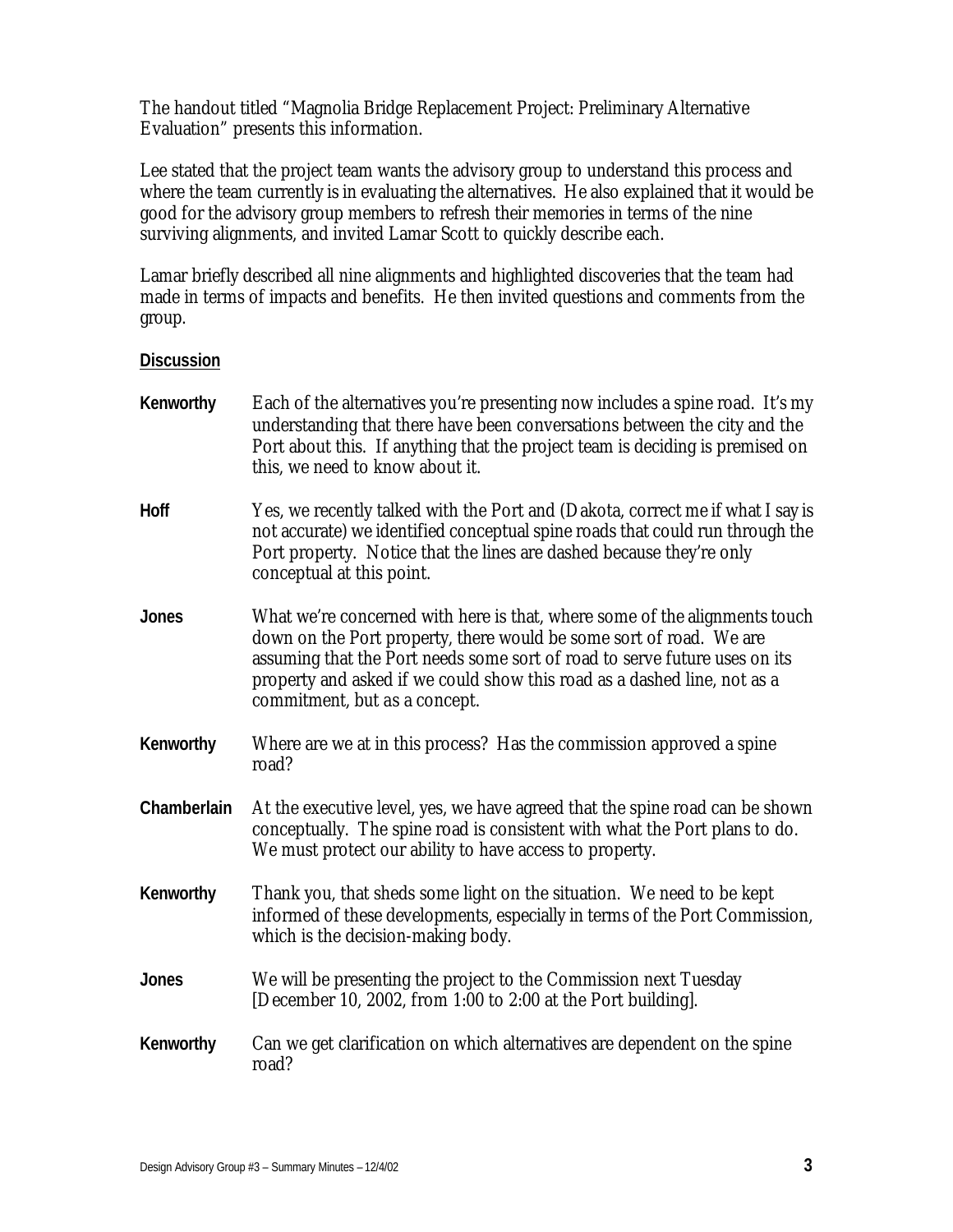| <b>Scott</b>     | A lot of them require a spine road to provide access to the waterfront. Other<br>than options A and B, the others need a public road to get to the marina.                                                                                                                                                                                                                                                                                                                                             |
|------------------|--------------------------------------------------------------------------------------------------------------------------------------------------------------------------------------------------------------------------------------------------------------------------------------------------------------------------------------------------------------------------------------------------------------------------------------------------------------------------------------------------------|
| <b>Holmstrom</b> | Does access to the waterfront include the park, too?                                                                                                                                                                                                                                                                                                                                                                                                                                                   |
| Jones            | Myrtle Edwards or Smith Cove? Our project doesn't necessarily improve<br>access to Myrtle Edwards Park, but access to all parks will remain as they<br>currently exist. Our charge is to look at providing improved access only to<br>Smith Cove.                                                                                                                                                                                                                                                      |
| Calhoun          | You currently can't get to Myrtle Edwards from Magnolia without using the<br>Galer flyover.                                                                                                                                                                                                                                                                                                                                                                                                            |
| Jones            | That's true, the Galer flyover provides access to Myrtle Edwards. The Galer<br>Street closure is happening with or without the Magnolia Bridge Project.                                                                                                                                                                                                                                                                                                                                                |
| <b>Scott</b>     | Some of the proposed routes might enhance access to areas like Myrtle<br>Edwards.                                                                                                                                                                                                                                                                                                                                                                                                                      |
| Jones            | I guess our focus is to correct access that does not exist at this point in time.<br>By this I mean providing access to Smith Cove so you don't have to go over<br>the railroad tracks twice. The assumption is that current access [to other area<br>parks] would remain unchanged.                                                                                                                                                                                                                   |
| Calhoun          | It's really hard to get across with flyover and get back to Myrtle Edwards<br>Park, which will get even worse with the Galer closure.                                                                                                                                                                                                                                                                                                                                                                  |
| <b>Scott</b>     | It will depend on how the spine street is shown and how it ultimately<br>functions.                                                                                                                                                                                                                                                                                                                                                                                                                    |
| Coney            | The Queen Anne/Magnolia District Council stayed in session for quite a<br>while after you presented to our group. The council includes many<br>important stakeholders that are very broadly representative of both Queen<br>Anne and Magnolia. The most significant input I heard was that of prime<br>importance was to establish good connections to Smith Cove and Elliott Bay<br>Parks from Queen Anne and Magnolia. Access to the waterfront from both<br>neighborhoods was a key piece of input. |
| Conclusion:      | Design Advisory Group members are welcome to attend the Port<br>Commission briefing on December 10 (1:00 PM at the Port building). With no<br>additional comments from the group, Lee introduced Richard Butler to<br>discuss the preliminary environmental evaluation.                                                                                                                                                                                                                                |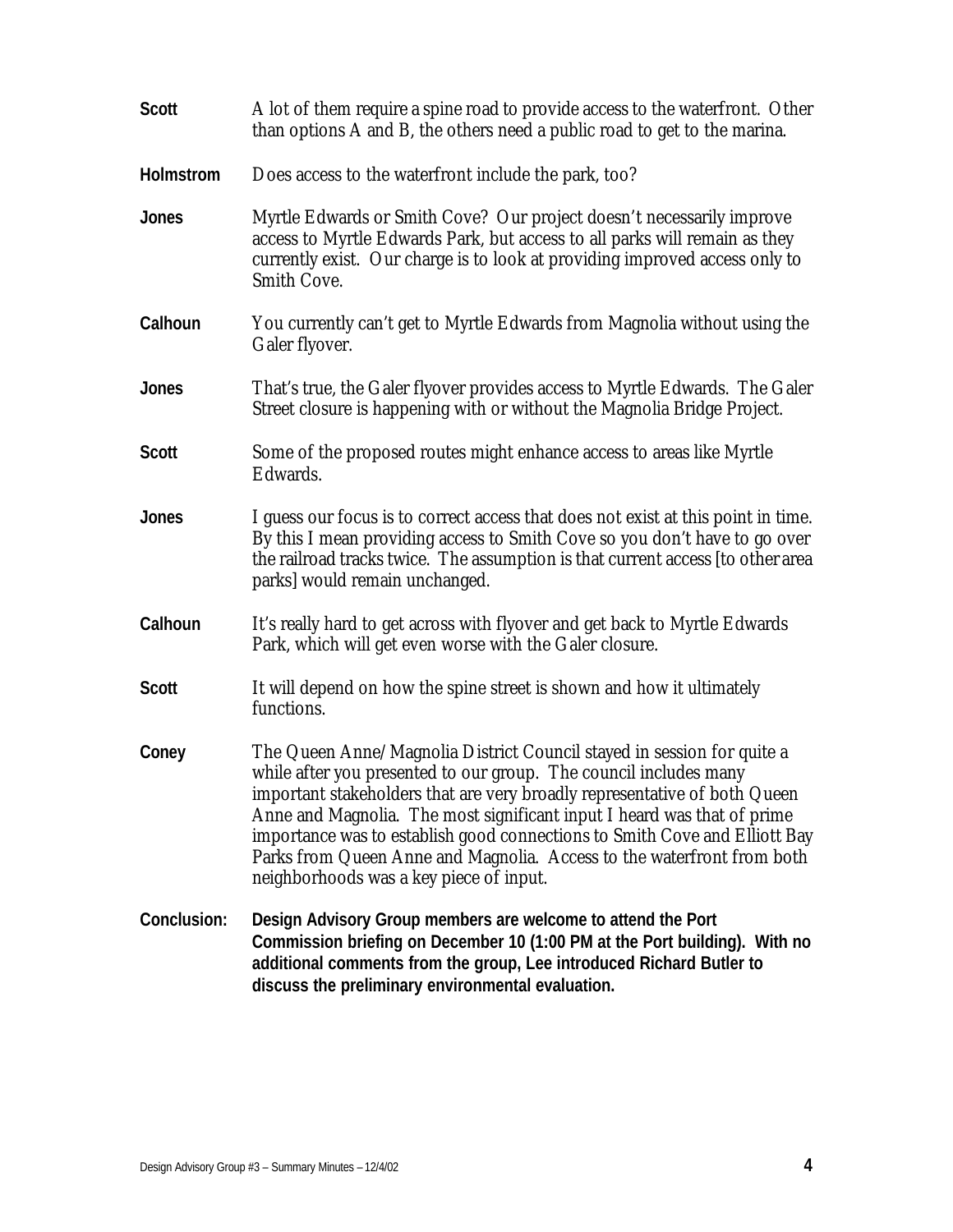# **Richard Butler, Shapiro & Associates**

Richard Butler stated his desire to be brief, and directed the group to the handouts that show the overall evaluation summary sheet for environmental criteria. He explained that the pages following the environmental summary sheet describe how each alignment scored by criteria. In summary, Richard explained that the alignments could be grouped into four general tiers. The three that came out on top and scored similarly were A, D, and H. From an environmental standpoint, these are the three alignments that are supported for moving forward through further study. Alternative A is attractive because there would be no business or residential displacements, and no real changes (and possible improvements) to noise impacts due to the design of the approach. A downside of A is that it impacts the shoreline during construction because the bridge would be built so close to the water. Alternative D is similar to A, and obviously one of the major downsides to D is that it goes through parts of City Ice, which would be a major issue. Alternative H also potentially runs through City Ice facilities, which is a major impact.

The next rung would include Alternatives C and G. Neither of these had any residential displacements. The downside to C is that it would have similar impacts to shoreline areas where the alignment shares characteristics with A. Both C and G have steep slopes and are at least partially located in the greenbelt and landslide hazard areas.

The third tier would include Alignments E, F, and I. Alignment E has two major drawbacks in terms of business and residential displacements at the proposed flyover. Alignment I would have similar impacts associated with the ramp off of  $15<sup>th</sup>$  Ave W, and also where the alignment ties into Magnolia.

The lowest scorer in terms of environmental criteria was Alignment B, primarily because it impacts aquatic shoreline (a buffer zone of 1000 feet), combined with similar impacts to those discussed above.

In summary, that's how the alignments graded out.

- **Kenworthy** Alignment D could result in the loss of well over 400 jobs. These are jobs with good wages, pensions, and other benefits, and this is a significant impact.
- **Chamberlain** It's my understanding that some of these jobs could be relocated on the same property.
- **Jones** We're certainly looking at that possibility, and it's true that sweeping D to the north will create more land near the water where we might be able to relocate the impacted warehouses.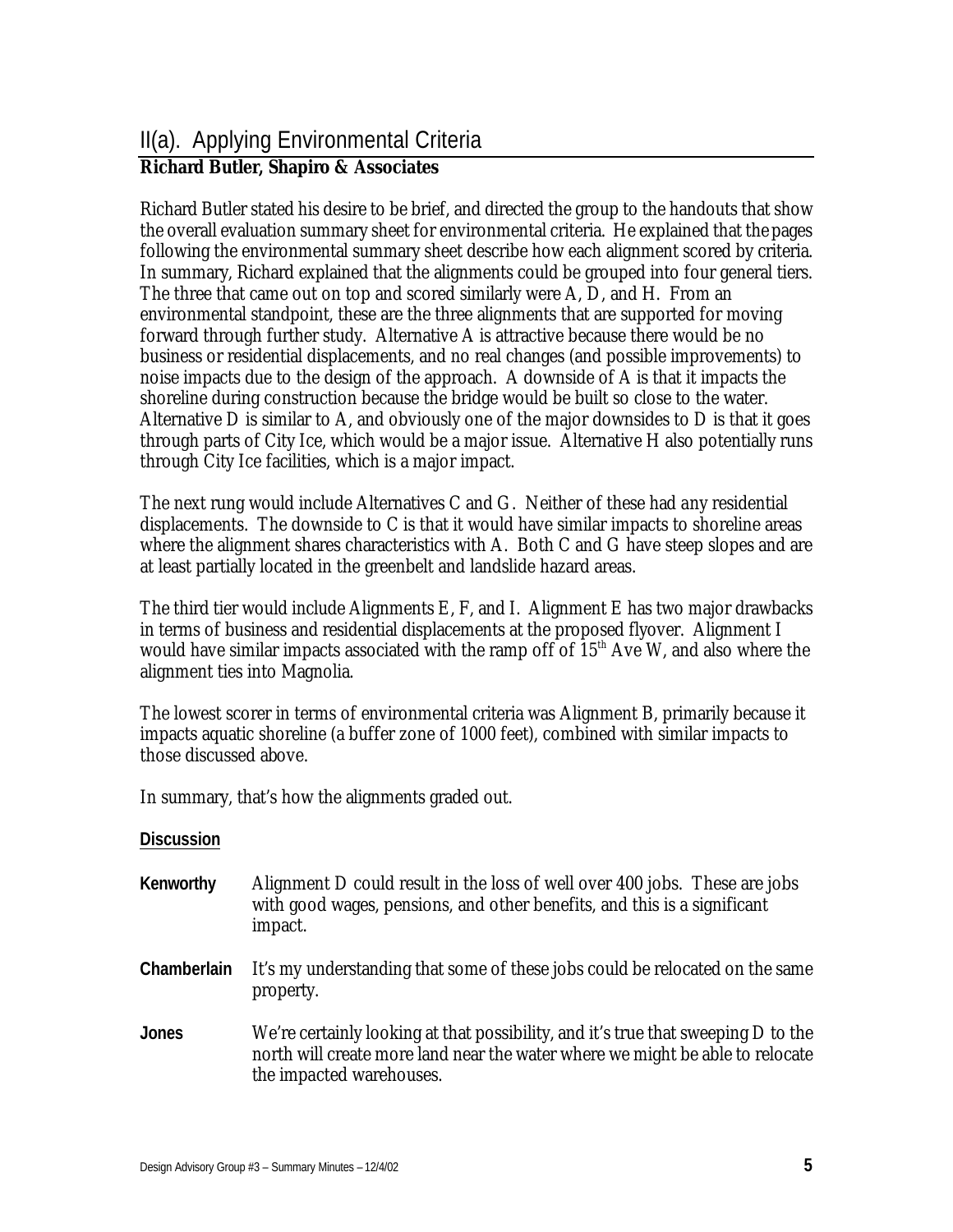- **Kenworthy** The subject of relocation is very important, and I think that you're making a major assumption here. Twelve to fifteen vessels depend on access to the pier to sustain their business. I've met with the folks at City Ice and Trident, and I question the validity of your assumptions.
- **Chamberlain** Why would certain alternatives score worse in terms of water quality and stormwater than others?
- **Butler** This refers primarily to short-term impacts associated with construction activities.
- **Kenworthy** I question your assessment of business displacements. These are not benefits to City Ice or Trident. Alternatives A and B are rated as bringing positive impacts to bear on the area, but you'd be moving two businesses out. Many businesses are moving out of our city. I would urge you to reconsult on the subject of business impacts and relocation. We need to know how those guys will move their product to the pier. I request that you have follow up consultations with those businesses.
- **Conclusion: Kirk and Lee agreed to set up a meeting with City Ice and Trident to discuss operational and business impacts related to the project. Kirk noted that Grace Crunican, SDOT Director, was meeting with Trident the following day. With no additional discussion, Richard introduced Don Samdahl to explain the transportation evaluation.**

# II(b). Applying Transportation Criteria

## **Don Samdahl, Mirai Associates**

Don explained that the transportation assessment looked at several things, including traffic patterns, emergency service and bicycle, transit, and railroad connections. The three that showed best promise from a transportation standpoint were Alternatives B, D, and H. The other two alignments that were quite satisfactory, though slightly behind, were A and C.

The benefits of Alternative B include good accessibility into Magnolia, limited traffic impacts to Magnolia, good connections to the waterfront and Port property, and the maintenance of good emergency vehicle connections. Negative issues for Alternative B include potential construction impacts, and that B doesn't provide a fourth access point. Closures at east end would be necessary, where the existing bridge ties into Elliott and crosses railroad tracks.

Benefits of Alternative D include good accessibility to Magnolia, an improved interchange at the bridge's mid-span, good access to the Port property north and south, and good emergency vehicle access. From a transportation standpoint, D also operates very well.

Alignment H also scored well because there would be two access points. Because of the two points, this option would disperse traffic and limit neighborhood impacts. Moving a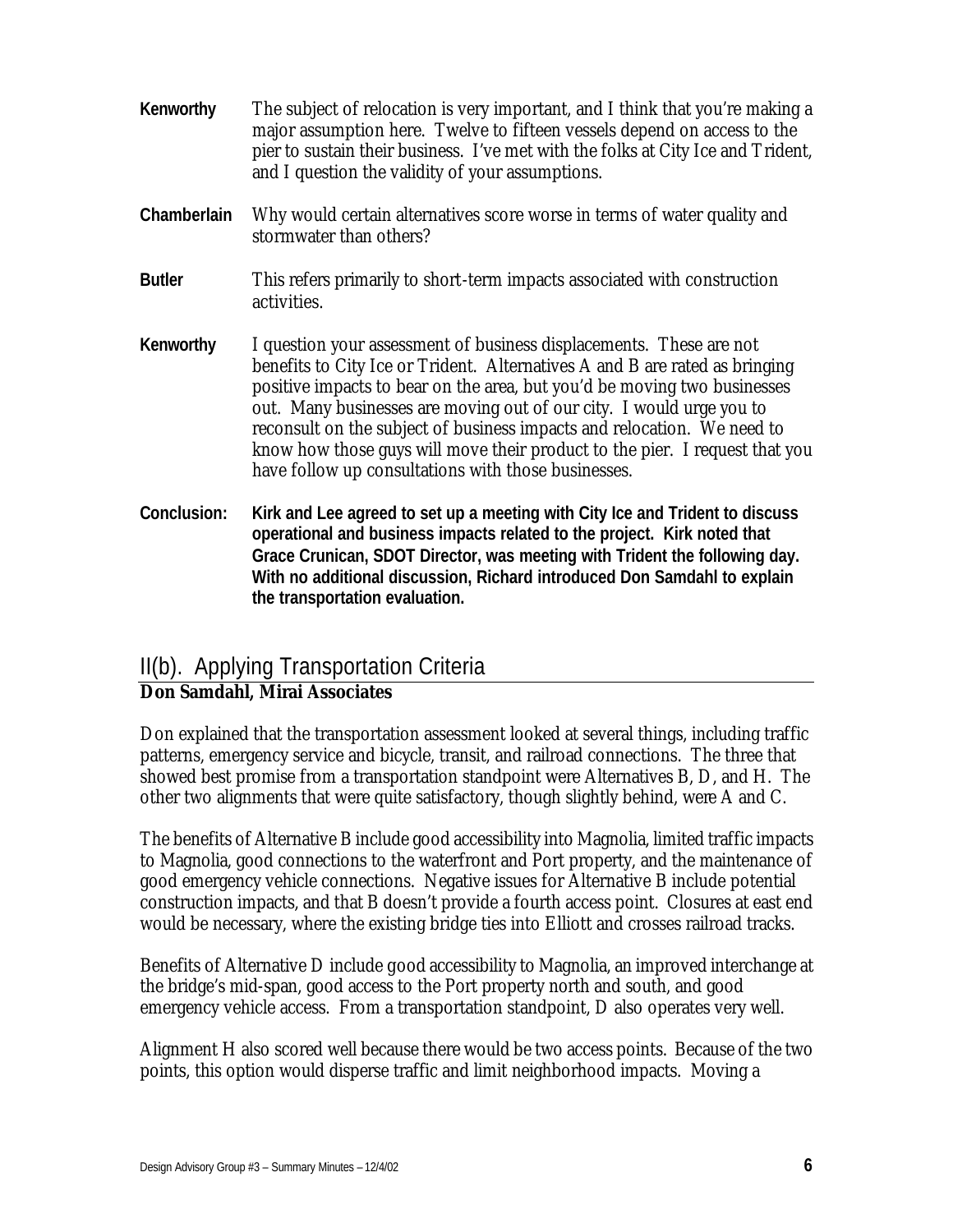connection north would be good for the Elliott corridor and provides a potential transportation benefit.

| Does Alternative D include a semi-fourth access point?<br>Coney |
|-----------------------------------------------------------------|
|-----------------------------------------------------------------|

- **Samdahl** We assumed that all alternatives would have good north and south connections, and all would presumably have access to the spine road on the Port property to access Magnolia. Alternatives A and D are similar, but the interchange in A would have to be squeezed in by the tank farm and would create difficult access to the north.
- **Foxworthy** Which alignments have at-grade intersections?
- **Samdahl** In terms of Elliott Ave up to Magnolia, A would not, B would (the entrance into the Village would have to be signalized), and C would (C creates an outof-the-way distance to Magnolia and involves a couple of intersections). F has a different kind of access to Magnolia, but no access to the Port property via the north connection. In F, all drivers would have to access the Port property via the Galer flyover. This is a big drawback for potential development of the Port property. Some of the alignments would also impact the railroad.
- **Coney** Alternative H has two connections to the Port property? Is that true?
- Samdahl No, the northern structure is too high to include ramps to the Port property.
- **Coney** Why wouldn't you retain the Garfield street crossing in H?
- **Holloway** That's an option, but not what we drew for this particular alignment. I suspect that will probably turn out to be a requirement of the alternative.
- **Foxworthy** I'm really concerned about intersections creating delay and congestion. Did you factor in additional intersections and congestion? D is the only one that looks like it will provide grade separation. It looks like there are many intersections in B, C, (not F or E), G, and H (none associated with I).
- **Samdahl** We haven't yet gotten into that level of detail in terms of our traffic analysis. We will during the next phase of our evaluation.
- **Conclusion: With no additional questions or comments, Don introduced Lesley Bain to discuss the application of urban design criteria.**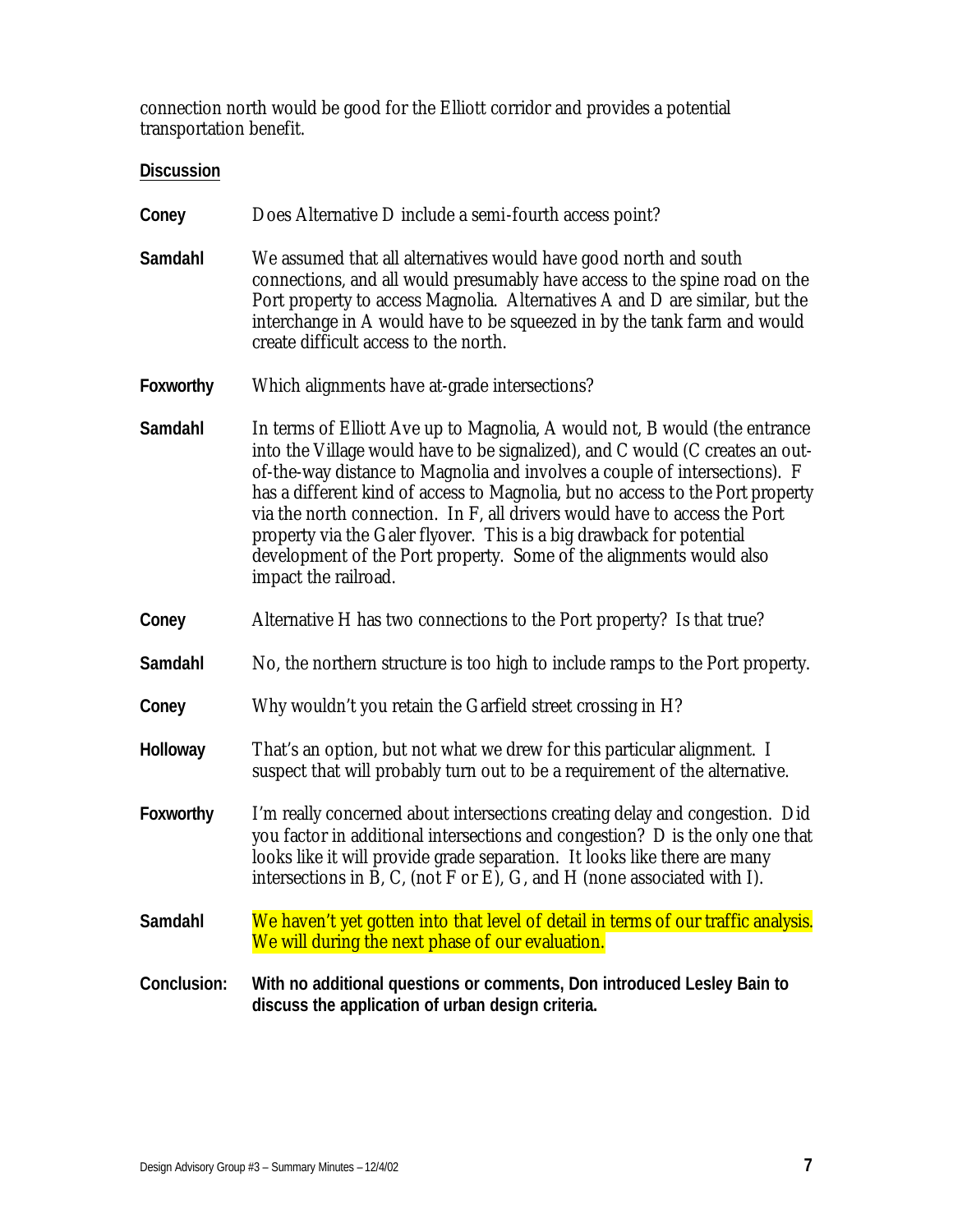# II(c). Applying Urban Design Criteria

# **Lesley Bain, Weinstein Copeland Architects**

Lesley explained that urban design criteria deal with quality of life issues, such as views and neighborhood impacts. Different groups see the criteria in different lights, and Lesley said that she was looking forward to hearing comments from the advisory group. She also explained that she cheated by using a " $+/-$ " because some impacts would be considered negative to some, positive to others. In other words, for some issues it was hard to assign a straight plus or minus. The other thing that Lesley tried to do when she evaluated urban design issues was to leave criteria alone that were being evaluated by others on the team. She explained that she tried to close her eyes to related issues that were being evaluated by others, even though it was hard to de-couple some of the criteria. Lesley summarized some of the criteria whe analyzed:

- Dramatic entry to Magnolia: Some of the alternatives do not include the dramatic entry to Magnolia that the current bridge provides. Some come through Interbay, which would impact the drama and sense of identity created by the current configuration.
- Neighborhood impacts: Some routes would impact Thorndyke by connecting a major route to the street, creating cut-through traffic and heavier traffic volumes, which is of concern to community members. Some of these impacts can be mitigated.
- Effects on Magnolia Village: The alignments could affect Magnolia Village, depending on the visibility of the route to the Village, increased traffic on McGraw (which would change the pedestrian-friendly character of the village), etc.
- Contiguous land parcels: The Port cares about contiguous parcels of land and improved access to their land. For example, A creates an obstacle between the uplands and water, but leaves a large contiguous piece of land.

Lesley then described highlights and drawbacks for some of the alignments. For example, Alternative A connects where the bridge currently exists, which is an advantage for some. Alternative C provides a rather circuitous route through Interbay. Alternative D allows more property to be associated with the water, but does parcelize the property. Alternative E leaves the site largely contiguous, but brings access to Magnolia way up north in a rather "ungainly," smallish structure.

In terms of criteria rankings, things like ramps up the side of  $15<sup>th</sup>$  Ave W received a "-" based on the serious impacts these structures would have on neighboring properties. The criteria associated with views received a " $+/-$ " because a good view from above could also be a bad view from below. Some of the alternatives provided less dramatic views, as well. Quality of shoreline was also given " $+/-$ ", and the toughest to evaluate for this criterion was Alternative B, which could either be good or bad depending on its final design. Also, Lesley took a look at how well the alignment meshed with the spirit of the Olmsted plan (also difficult to give a straight plus or minus). The Olmstead legacy called for a route up and around Interbay. While this project doesn't necessarily need to recreate Olmsted, it should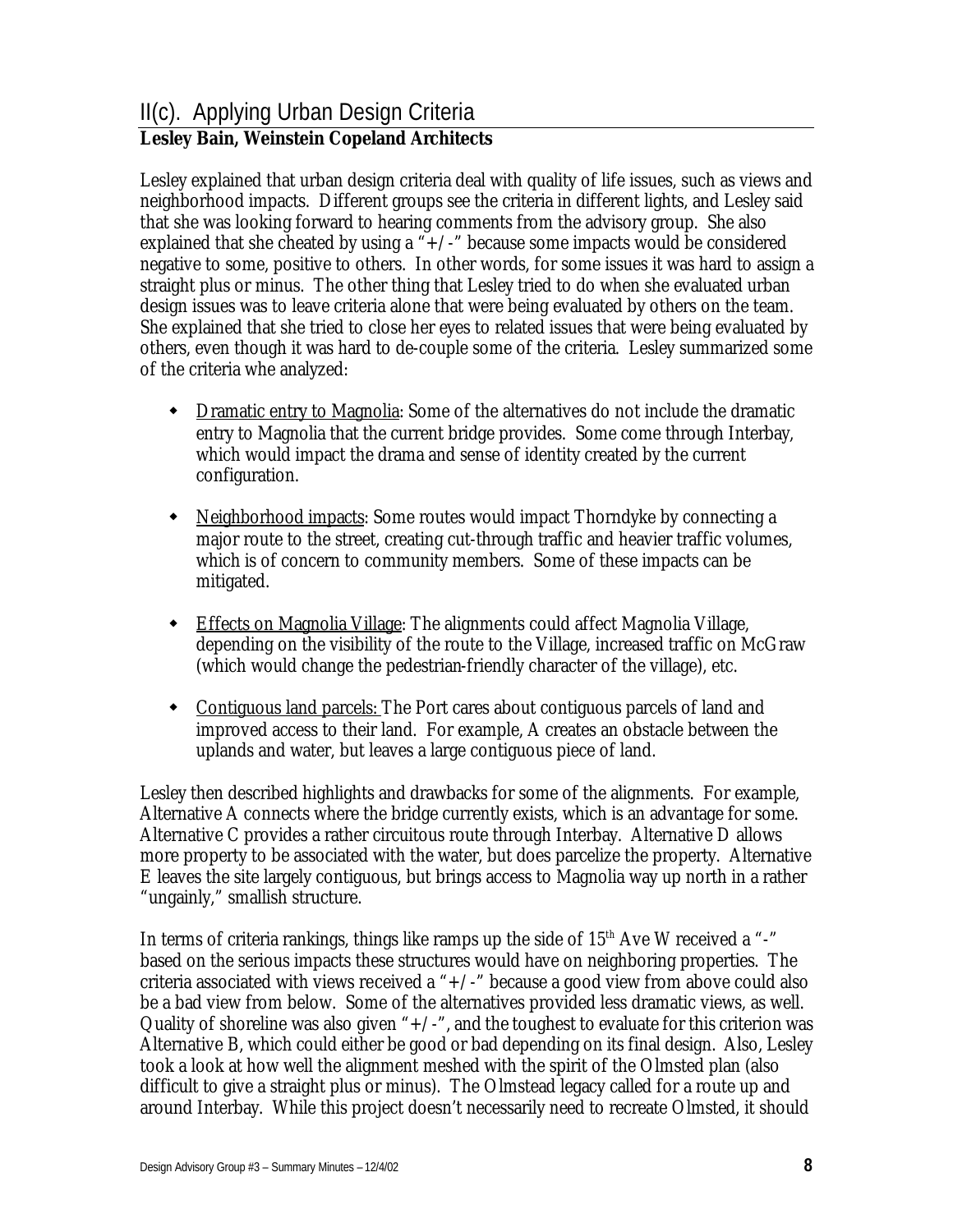at least maintain the plan's spirit (for example, improvements to Thorndyke could meet this goal).

In terms of parks, Lesley looked at issues associated with the greenbelt. It would be bad to run the alignment straight through the greenbelt, and use of the park property in the area is also problematic. Lesley also considered the quality of the connections to this parkland in terms of function and visibility.

Lesley explained that it was also difficult to rank alignments in terms of how development could support transit. She explained that whatever the project can do to take pressure off of  $15<sup>th</sup>$  Ave W is good. Amgen will ultimately be an area of density to be served by a variety of transit-oriented, pedestrian-friendly development. If good transit connections are a priority, then the alignments that fostered these connections were given preference.

| Chamberlain    | Some of the alignments really chop up the Port's property, like Alternative<br>H, which cuts the area into seven or more pieces. Breaking up the area into<br>many parcels is more of a concern to us than if we were to lose certain parts<br>near the edges for the alignment.                                                                                                                                                                                                                                                                                                                                                          |
|----------------|-------------------------------------------------------------------------------------------------------------------------------------------------------------------------------------------------------------------------------------------------------------------------------------------------------------------------------------------------------------------------------------------------------------------------------------------------------------------------------------------------------------------------------------------------------------------------------------------------------------------------------------------|
| Coney          | When we look at flyovers to get over railroad and this interaction with the<br>monorail, are we potentially dealing with a fatal flaw?                                                                                                                                                                                                                                                                                                                                                                                                                                                                                                    |
| <b>Schmidt</b> | It will be better for the monorail alignment to go up and stay up (rather than<br>move up and down). Moving the monorail route over any flyovers will be<br>expensive, but probably won't be a fatal flaw.                                                                                                                                                                                                                                                                                                                                                                                                                                |
| Coney          | Could you bring the monorail down along the west side of the railroad<br>tracks?                                                                                                                                                                                                                                                                                                                                                                                                                                                                                                                                                          |
| <b>Schmidt</b> | We've looked at that possibility, and eliminated it because crossing the ship<br>canal would be too tough to the north. It will also be a difficult connection<br>north of Dravus.                                                                                                                                                                                                                                                                                                                                                                                                                                                        |
| Kenworthy      | It appears that all of the criteria were weighed equally. Was that the intent?                                                                                                                                                                                                                                                                                                                                                                                                                                                                                                                                                            |
| Bain           | Urban design criteria are not scientific, so it will be another issue to<br>determine how the criteria are valued.                                                                                                                                                                                                                                                                                                                                                                                                                                                                                                                        |
| Kenworthy      | I think you need to provide more information about impacts. Perhaps I<br>haven't conveyed the importance of considering the effects to our cluster<br>economy in Interbay. Think of the businesses that are there as keystones. If<br>we lose, for example, City Ice or Trident, we will lose trawlers that now use<br>pier 90/91 to Tacoma. You've been asked to evaluate and measure impacts<br>to the cluster economy, and I again ask you to go talk with City Ice and<br>Trident about their operations. This isn't a matter of simply affecting one or<br>two businesses, but the impacts that this project could have on the whole |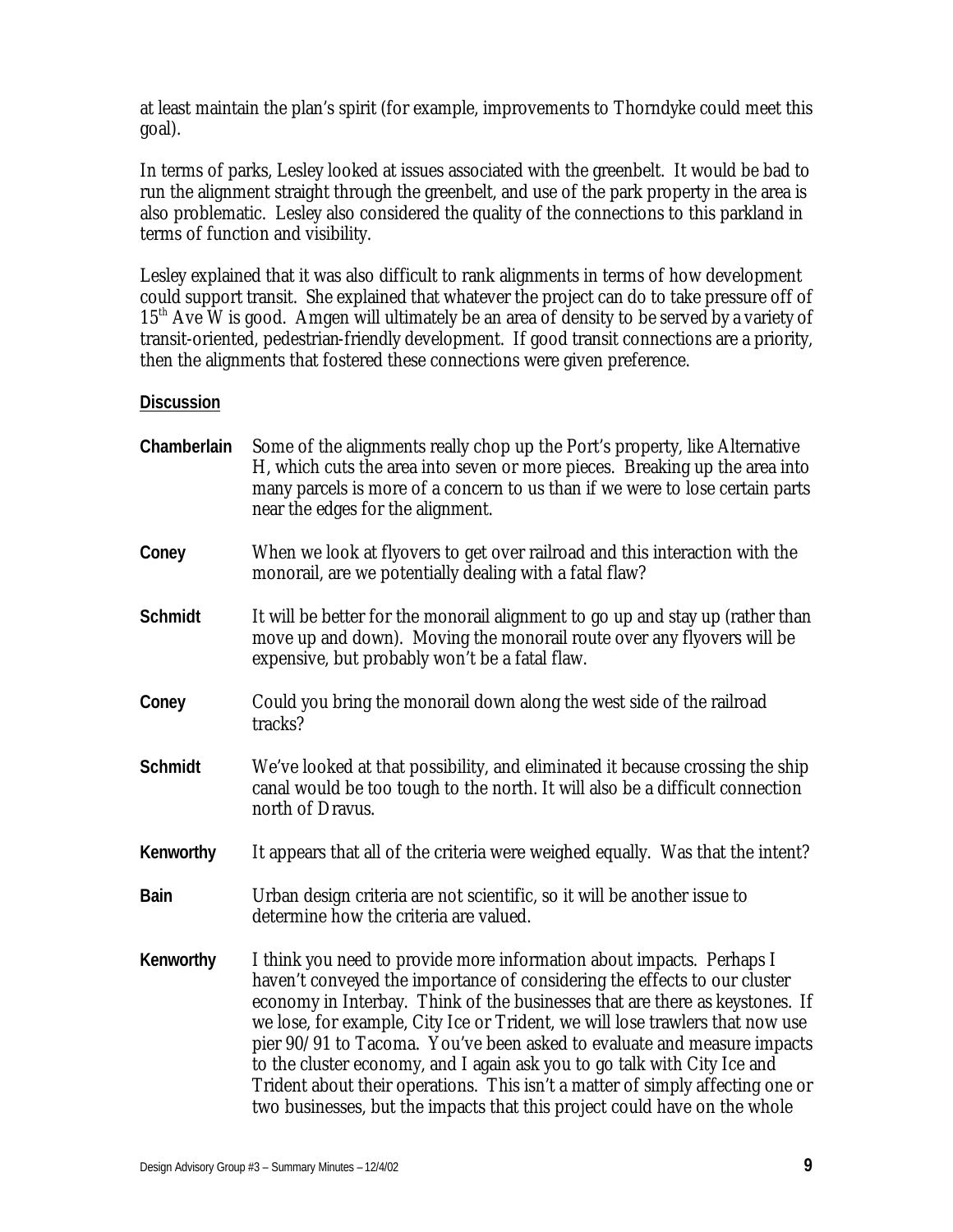|              | mass of businesses in the area. This cluster economy brings in a lot of<br>dollars, and not just through offloading fish, but also through product that is<br>ultimately destined for China, Latin America, etc. We really have to<br>understand impacts not on individual businesses, but on the whole network.<br>I think we need to get help evaluating these impacts. |
|--------------|---------------------------------------------------------------------------------------------------------------------------------------------------------------------------------------------------------------------------------------------------------------------------------------------------------------------------------------------------------------------------|
| Coney        | In taking a parting look at the ramp at Wheeler and W Armory Way, if we<br>were able to build a ramp at W Armory Way, would that route provide access<br>to the Tsabota sites?                                                                                                                                                                                            |
| <b>Bain</b>  | I don't know, but I can check with a person I know on that. One of the<br>concerns as a commercial village is how you get people in and out of the<br>facility without clogging the right-of-way along $15th$ Ave W. Several of these<br>alignments involve a flyover and we should see if that is a fatal flaw.                                                          |
| <b>Jones</b> | To the extent that the ramp gets down to the surface, yes that would help<br>access.                                                                                                                                                                                                                                                                                      |
| Conclusion:  | Lesley will investigate how potential ramps along W Armory Way might<br>connect to the Tsubota property. With no further discussion, Lesley<br>reintroduced Lee to discuss applying cost criteria.                                                                                                                                                                        |

# II(d). Applying Cost Criteria

## **Lee Holloway, HNTB**

Lee explained that the cost estimates are not exact (nor can they be at this stage), but the team has taken a guess in terms of relative costs. Construction costs will be huge, and the team also incorporated the additional costs of right-of-way acquisition, business relocation, etc. The analysis indicates that the team will be talking about tens of millions of dollars. Some of the alternatives would cost more than others, but at this stage the team would hesitate to make any decisions based solely on cost because the differences between the alignments are not significant enough. In terms of comparative cost, Alternative G looked reasonably good, as did F and B. Those were the three that stood out purely from a cost standpoint. Lee opened the floor for questions about cost criteria, but there were none.

# II(e). Initial Reactions to Criteria Evaluation **Lee Holloway, HNTB**

Because meeting time was running short, Lee turned the group's attention to the evaluation summary sheet and explained the information that it contained. In sum, the project team made recommendations in each of the disciplines, and then pulled out salient points to list on the summary. None of the alignments look to be strong all the way across the page, and none of them are standing out as clear solutions. Therefore, the project team will need to work through the evaluations in more detail to really figure out which are the front-runners.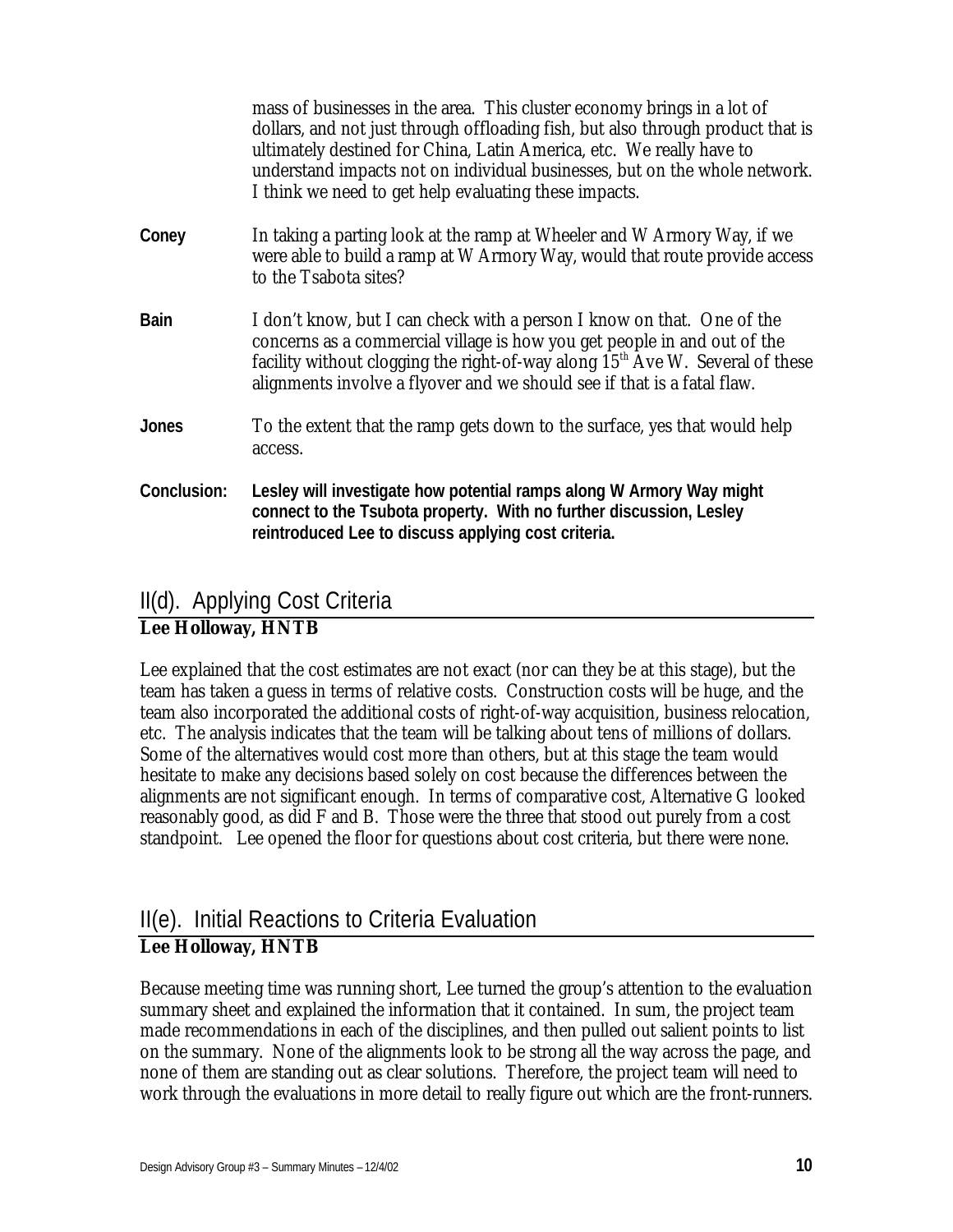Some of the alternatives look like they will probably to fall out [because they scored low in almost all criteria categories]. Others are still in the running for future development. Brad and Lee then asked the advisory group members for their response to what the project team had done.

| <b>Jones</b>   | I'd like to say that this evaluation just came into the city staff for review, just<br>like it's hitting the advisory group for the first time. We want you to look at<br>this whole process and hear from you and from the public tomorrow and<br>begin to adjust our evaluation. For example, it was suggested that instead of<br>using the Galer flyover for some of these, that instead we use the current<br>bridge flyover at Garfield for greater capacity. We will tweak the evaluations<br>and designs, then decide which are the three best, and really spend some time<br>and money to eventually get down to one. Deciding on three is a ways down<br>the road (though not too far), and there's a lot of work to do. |
|----------------|-----------------------------------------------------------------------------------------------------------------------------------------------------------------------------------------------------------------------------------------------------------------------------------------------------------------------------------------------------------------------------------------------------------------------------------------------------------------------------------------------------------------------------------------------------------------------------------------------------------------------------------------------------------------------------------------------------------------------------------|
| Kenworthy      | My concern is that you've presented a lot of information that your asking us<br>to consider to be true on faith, and some information I do believe is factual,<br>but there are other assumptions I question. Before we're able to make a<br>factual recommendation, I think we need time to digest the information<br>you've given us. I balk at making any kind of meaningful recommendation at<br>this point.                                                                                                                                                                                                                                                                                                                  |
| Foxworthy      | I agree with Lise. We can see some of the issues that are associated with<br>each of the alignments, but I don't want to rate alignments at this point.<br>You've presented tons of information, and I do question some of your<br>analysis.                                                                                                                                                                                                                                                                                                                                                                                                                                                                                      |
| <b>Jones</b>   | Maybe we can approach it from a different perspective. It looks like a couple<br>of the alternatives are dropping off of the table. Are there any that you really<br>don't like?                                                                                                                                                                                                                                                                                                                                                                                                                                                                                                                                                  |
| Hoff           | I just want to clarify here. We're not asking you to cast a final vote, we're<br>just looking to you for a gut-level read on what we've presented. I also want<br>to thank Eric for being here, and let him know that it's OK if he doesn't<br>have much of a response this early.                                                                                                                                                                                                                                                                                                                                                                                                                                                |
| <b>Schmidt</b> | Oh, I think I'll have plenty to say.                                                                                                                                                                                                                                                                                                                                                                                                                                                                                                                                                                                                                                                                                              |
| Hoff           | That's great. And if the rest of you would like to use your time to state<br>which routes you don't like, or that you're uncomfortable providing that kind<br>of input at this time, that's fine.                                                                                                                                                                                                                                                                                                                                                                                                                                                                                                                                 |
| Chamberlain    | It's in the rumor mill that you posted information about your three preferred<br>alternatives on the project website, and there are checks on this summary<br>sheet. Have you guys made any decisions yet?                                                                                                                                                                                                                                                                                                                                                                                                                                                                                                                        |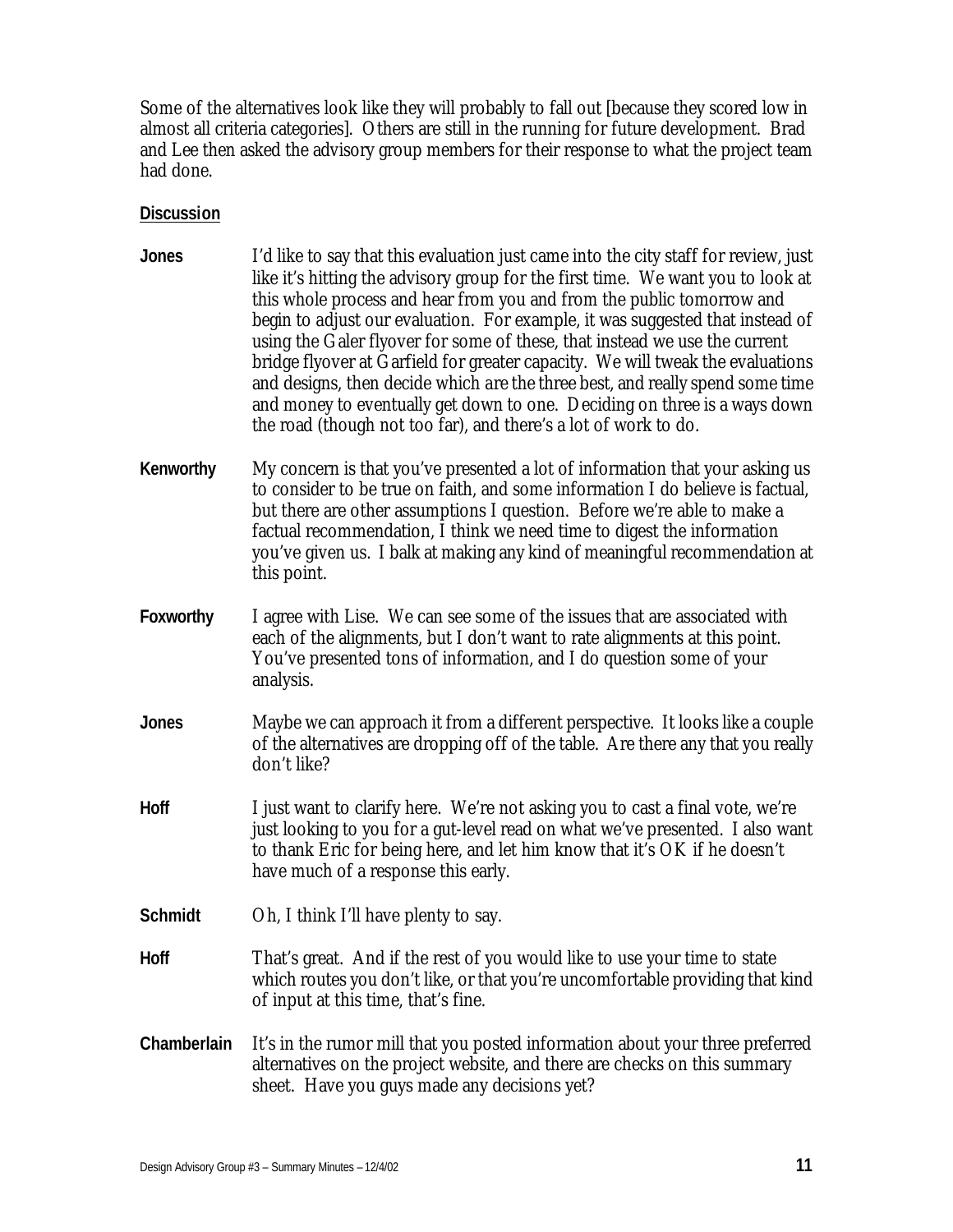- **Holloway** Those check marks on the summary sheet represent recommendations of the design team.
- **Jones** The posting this morning was a mistake, and that's the problem with providing open information so quickly. Sometimes things get out there that are mistakes.
- **Hoff** Maybe a good way of looking at this is that the summary provides a snapshot in a vacuum of what we think are the leading alternatives. What we need to know from you is if we're on the right track.
- **Griffin** I think it's important to consider combining some of these ideas in a different way. It seems that the summary sheet indicates that some of these ideas can be combined. I like the idea of B, where you get waterfront usage. Kirk took me on a tour of the area, and it looked like a nice thing for the community, but that's just my gut reaction. Looking at H, maybe instead of moving up through the Port property, you could do something more along the lines of the Alignment B route. I like the idea of H, and I like two access points, and being able to connect with businesses from the southern end. I like B, running along the waterfront, and maybe combining a couple of ideas. It struck me when we first started looking at these that F doesn't rate well, but it goes up and over the railroad at a good spot. Mixing and matching may be good in an attempt to find something really good. I like B, some of what's going on with H, and think A always has to be there because it has worked for so long.
- **Coney** I concur that mixing and matching needs to be conveyed next time. Because I carry the Queen Anne torch for a fourth access, I would support H. This could be a combination with a shoreline route and Armory as a fourth access route. I see a lot to like in D, but I like H. One of the crankiest connections is Emerson, which has most industrial traffic on it, and so far we've focused mostly on City Ice's operation, but the outer ship canal in Magnolia has tons of industrial traffic on Emerson. That's why a fourth access is so important from the city and Queen Anne point of view to keep a strong connection to major parts of BINMIC. There is not a "one bridge" set of solutions.
- **Kenworthy** I'm too uncomfortable with ranking at this point. I want to report that in speaking with City Ice and Trident, they thought E and F would work and the others would not. Because of the vessels that use fisherman's terminal and Pier 91, that's a really important consideration. We've got to know that we've got our facts straight before we start making decisions. If B works with the real flow of traffic on  $15<sup>th</sup>$  Ave W and existing businesses in Interbay, then maybe it would work, but it introduces intersections.
- **Chamberlain** I'd like to couch my comments because you'll here from the Port Commission on December  $10<sup>th</sup>$ . They'll tell you what they're thinking so far. From the perspective of how to use Port property, B is interesting because it provides opportunity and doesn't compromise what we're trying to do with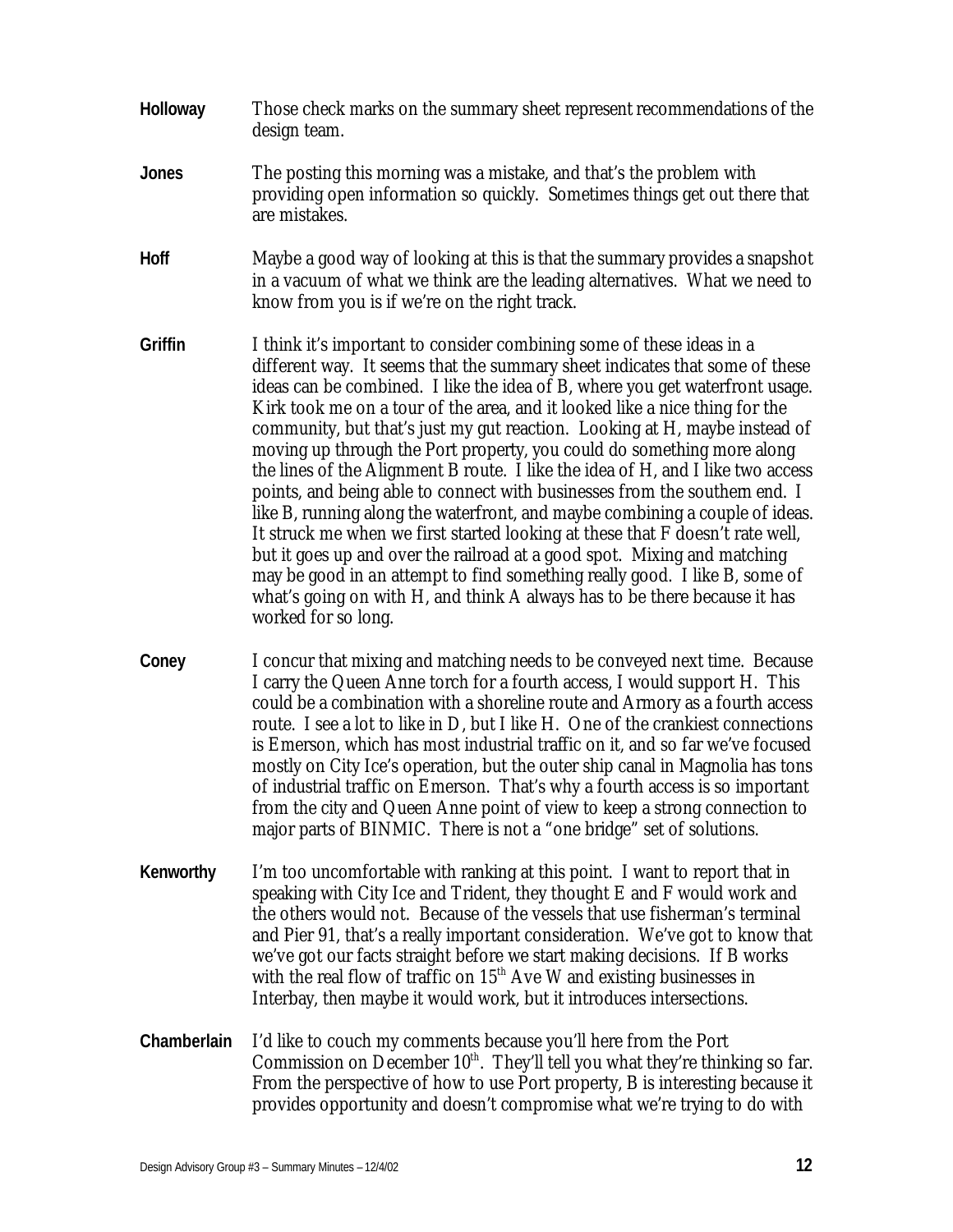the land. Alternative B also provides a tremendous opportunity to create an interesting shoreline. I see interest there. The other that I would say fits with earlier comments is F, using Armory Way and crossing north of the terminal. I think I'd like to add, too, that in looking at them, nothing jumps off the page as a bright shining solution. It's difficult, even if you go to 25 options, to pick the best solution. This is a very complicated area with so many things to consider, and I don't envy your position. In terms of opening the north end of the terminal, that's good, but will be a sensitive issue with the NAC [Neighborhood Advisory Council], but yes, if there's some way to open it, there may be opportunities.

- **Calhoun** I think that my comments would be for A, B, and H. I know a lot of people who would like the bridge to stay where it is. I think B would be a nice entry into Magnolia. I also think that it wouldn't be hard to get homes along that alignment. Several of the homes on the beach are on the market, and owners want to move. The houses aren't selling (and they're on the market for around \$1 million each), so I don't think it will be as hard to negotiate as we think it would be. There aren't many houses there (8 homes), but you will have problems with the people living on  $32<sup>nd</sup>$  (although that street is wide).
- **Holmstrom** I can't add a lot to this discussion. I'm uncomfortable providing a ranking, and need to absorb the information that's been presented. I couldn't put my finger on any I like yet. I'm against any business dislocation. I also wouldn't like to see a route go into Thorndyke. I'm concerned about waterfront and park access, and like the idea of B. I can't offer more without digesting more.
- **Fahlman** I like B, D, and A, with B being the best, particularly with a spine road. Alternative B would be a beautiful ride. My preference depends on how a bike path would be built into the bridge, and whether we would be competing with the cars. I nearly create a head-on collision on the current bridge frequently, when cars try to pass me. Connecting to Myrtle Edwards is really important. Maybe you could provide a flyover where bikes could get off earlier and get to Myrtle Edwards Park. I would like to talk to a few bikers about this statement, but I don't mind going further if the route's not as steep. If the route is beautiful, that's great (and recreational bikers would like the route better).
- **Foxworthy** Everyone likes B, and I do too, but it may have fatal flaws. The alignment forces everyone through one intersection to the Village. The existing route fans people out into village. If the new route had a full four- or five-lane section into the Village, then everyone would be pushed through. Whether you signalize the intersection or not, you would really change the Village. Also, there are seismic issues associated with B, which could be ugly. I like the idea of a smaller road or a couple of roads. I've never thought a fourth access has been needed, and I don't like the idea of a "T" intersection into Thorndyke because there will be tremendous congestion, but if you made two alignments, you could maybe defray pressure. I'm concerned about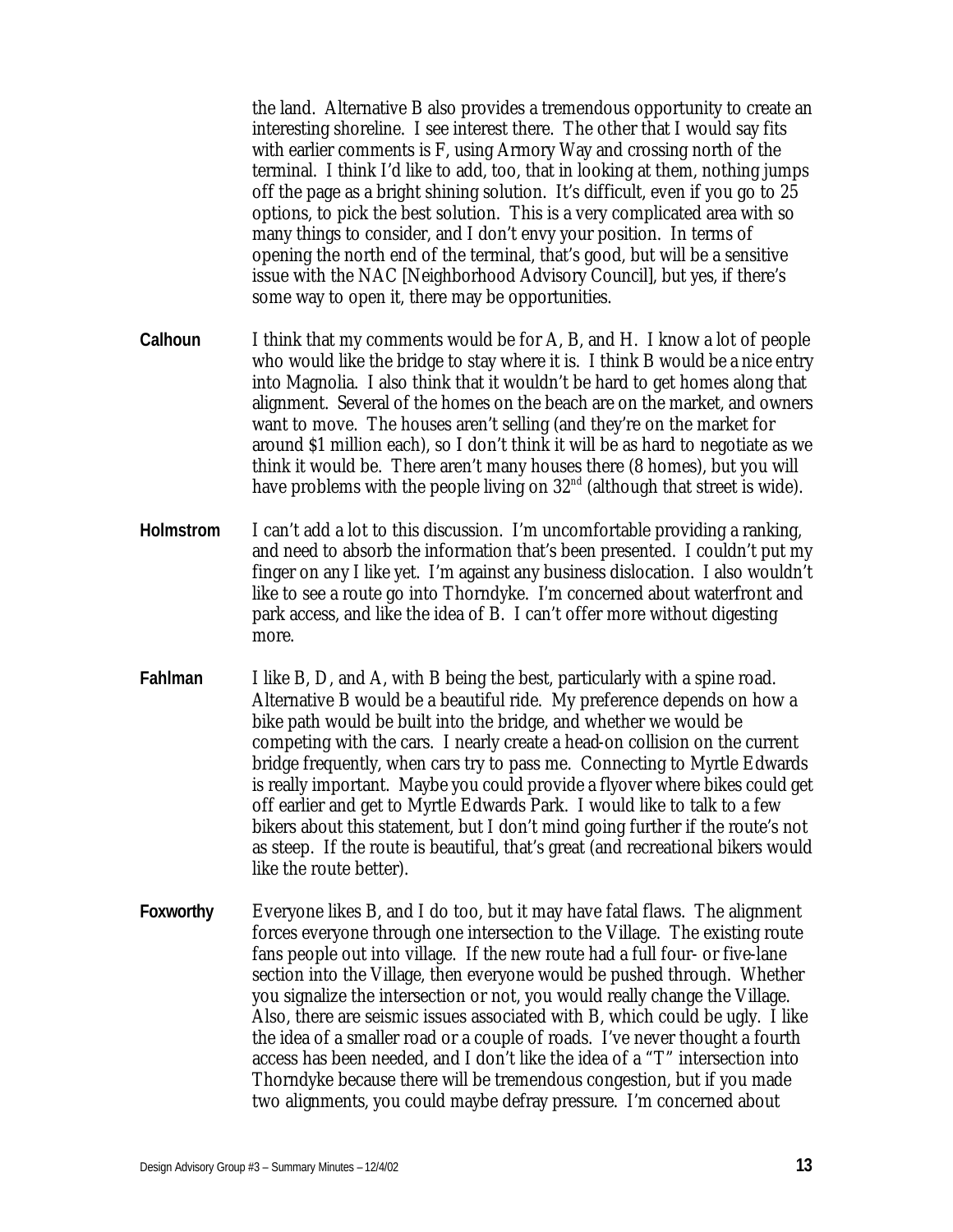intersections, and whether they've been factored into this analysis so far. So, I like D. It's not influenced by any intersections and is a straight shot to Magnolia. Maybe some combination of B and H (making B a smaller alignment along the bluff and creating another connection to the north similar to H). There's also a place for A because it's been working.

- **Schmidt** I think if you could recast B as a "bluff boulevard," buying 8 houses would not be insurmountable. Whatever you can do to get it around existing businesses and not lose 400 jobs, do that. From the monorail perspective, use D (I agree with Robert). If the spine road could become the fourth access into the neighborhood, then D creates more access to the Port property. The more you have at-grade roads, the better it is for development. The existing bridge is right in your face when viewed from the ferry, so moving the bridge north takes away the curse of the bridge in your face. The more you move it north for better views, the more you're asking people to go north to go south to go north. Why? It's also hard to fix that middle point until you know what the Port's doing.
- **Conclusion: With no additional comments, Brad moved to a brief discussion of the upcoming open house.**

# III. Review December 5<sup>th</sup> Open House Materials

## **Brad Hoff, EnviroIssues**

Brad explained that the advisory group had been reviewing the materials that would be presented at the December 5<sup>th</sup> Open House, and invited members to attend.

# IV. Public and Closing Comments

## **Brad Hoff, EnviroIssues**

Brad invited the public to contribute any thoughts or feedback.

| <b>Bartlett</b> | If you selected Alternative B on the waterfront, would you be able to<br>incorporate security at the Elliott Bay Marina?                                                                                                                                                                              |
|-----------------|-------------------------------------------------------------------------------------------------------------------------------------------------------------------------------------------------------------------------------------------------------------------------------------------------------|
| <b>Jones</b>    | That hasn't been considered, but is a good point. People at the Elliott Bay<br>Marina are saying that they're not having problems with crime because there<br>is currently a dead-end road, but the Shilshole Marina is a having problems<br>because people can pick things up and have two ways out. |
| Traven          | I like B, and don't like a second route connecting into Thorndyke, but I agree<br>that another access point into the Magnolia neighborhood would be good.                                                                                                                                             |
| Chamberlain     | When will you be briefing businesses about the project?                                                                                                                                                                                                                                               |